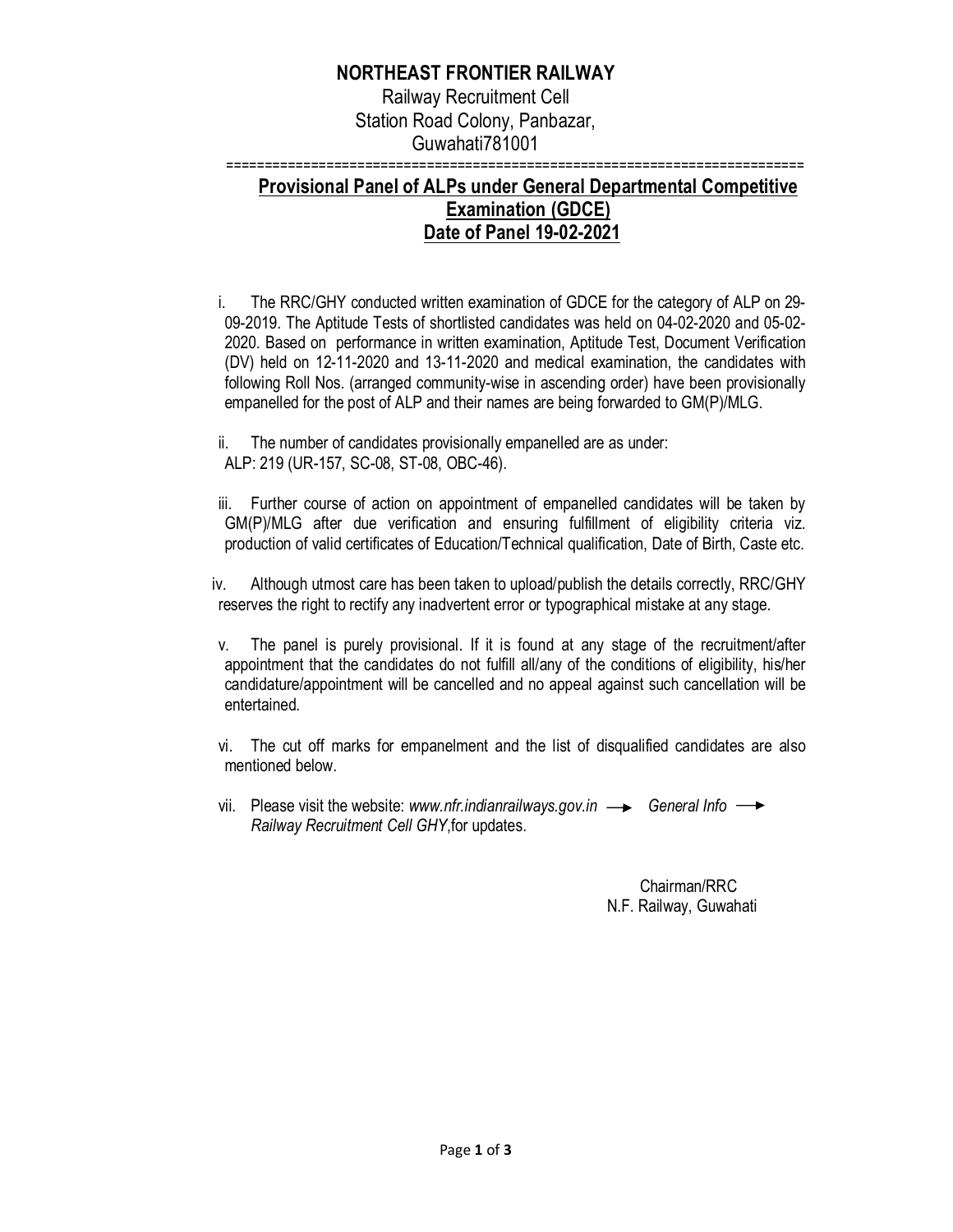## **Provisional GDCE(ALP) Panel dated 19-02-2021**

|                                              |          |          |          | <b>Empanelled against OBC</b> |                                                |          |
|----------------------------------------------|----------|----------|----------|-------------------------------|------------------------------------------------|----------|
| <b>Empanelled against UR vacancies (157)</b> |          |          |          | vacancies (46)                |                                                |          |
| 19910232                                     | 29940115 | 49910428 | 49940830 | 19940199                      | 29940823                                       | 59940268 |
| 19940184                                     | 29940117 | 49910429 | 59910275 | 19940208                      | 39940300                                       | 59940482 |
| 19940187                                     | 29940120 | 49910431 | 59910491 | 19940212                      | 39940319                                       | 59940543 |
| 19940197                                     | 29940129 | 49910441 | 59910494 | 19940216                      | 39940352                                       | 59940544 |
| 19940210                                     | 29940148 | 49910448 | 59910524 | 19940219                      | 39940355                                       | 59940545 |
| 19940211                                     | 29940156 | 49920427 | 59910526 | 19940220                      | 39940813                                       | 59940566 |
| 19940234                                     | 29940160 | 49920435 | 59910530 | 19940223                      | 49940365                                       | 59940586 |
| 19940245                                     | 29940164 | 49920450 | 59910539 | 19940224                      | 49940376                                       | 59940599 |
| 19940248                                     | 29940170 | 49920729 | 59910550 | 19940226                      | 49940410                                       | 59940603 |
| 19940475                                     | 29940705 | 49920733 | 59910559 | 19940239                      | 49940412                                       | 59940644 |
| 19940715                                     | 29940824 | 49940364 | 59910651 | 19940711                      | 49940423                                       | 59940661 |
| 29910054                                     | 39910309 | 49940366 | 59910665 | 29940105                      | 49940434                                       | 59940693 |
| 29910074                                     | 39910329 | 49940371 | 59910748 | 29940119                      | 49940438                                       | 59940757 |
| 29910090                                     | 39910787 | 49940372 | 59910751 | 29940121                      | 49940444                                       | 59940774 |
| 29910094                                     | 39920345 | 49940380 | 59920602 | 29940124                      | 49940456                                       | ******   |
| 29910113                                     | 39920806 | 49940381 | 59940267 | 29940127                      | 49940722                                       | ******   |
| 29910144                                     | 39940297 | 49940382 | 59940272 |                               |                                                |          |
| 29910159                                     | 39940298 | 49940394 | 59940274 |                               | <b>Empanelled against SC vacancies</b><br>(08) |          |
| 29910708                                     | 39940299 | 49940398 | 59940284 | 19920198                      | 39920790                                       | 49920419 |
| 29910710                                     | 39940315 | 49940411 | 59940492 | 19920244                      | 49920360                                       | 59920768 |
| 29920126                                     | 39940316 | 49940424 | 59940498 | 29920131                      | 49920375                                       | ******   |
| 29920138                                     | 39940317 | 49940425 | 59940502 |                               |                                                |          |
|                                              |          |          |          |                               | <b>Empanelled against ST vacancies</b>         |          |
| 29920176                                     | 39940323 | 49940426 | 59940507 |                               | (08)                                           |          |
| 29920706                                     | 39940327 | 49940430 | 59940515 | 19930213                      | 39930353                                       | 59930612 |
| 29920707                                     | 39940328 | 49940432 | 59940529 | 29930178                      | 49930732                                       | 59930643 |
| 29930123                                     | 39940330 | 49940433 | 59940551 | 39930348                      | 59930535                                       | ******   |
| 29930154                                     | 39940337 | 49940436 | 59940552 |                               |                                                |          |
| 29930155                                     | 39940347 | 49940437 | 59940565 |                               | <b>Cut-Off Marks for Empanelment</b><br>(%)    |          |
| 29940066                                     | 39940349 | 49940443 | 59940571 |                               | Written Test (70%) + Aptitude<br>Test (30%)    |          |
| 29940076                                     | 39940354 | 49940454 | 59940582 | <b>UR</b>                     | 49.3                                           |          |
| 29940080                                     | 39940789 | 49940460 | 59940584 | <b>OBC</b>                    | 41.38                                          |          |
| 29940089                                     | 39940791 | 49940718 | 59940592 | <b>SC</b>                     | 43.199                                         |          |
| 29940095                                     | 39940795 | 49940720 | 59940633 | <b>ST</b>                     | 38.431                                         |          |
| 29940100                                     | 39940796 | 49940724 | 59940645 |                               |                                                |          |
| 29940101                                     | 39940814 | 49940725 | 59940654 |                               |                                                |          |
| 29940103                                     | 49910390 | 49940728 | 59940778 |                               |                                                |          |
| 29940104                                     | 49910399 | 49940737 | 69910008 |                               |                                                |          |
| 29940111                                     | 49910408 | 49940739 | 69920013 |                               |                                                |          |
| 29940112                                     | 49910422 | 49940743 | 69940018 |                               |                                                |          |
| ******                                       | ******   | ******   | 69940035 |                               |                                                |          |

| <b>Empanelled against OBC</b> |          |          |  |
|-------------------------------|----------|----------|--|
| vacancies (46)                |          |          |  |
| 19940199                      | 29940823 | 59940268 |  |
| 19940208                      | 39940300 | 59940482 |  |
| 19940212                      | 39940319 | 59940543 |  |
| 19940216                      | 39940352 | 59940544 |  |
| 19940219                      | 39940355 | 59940545 |  |
| 19940220                      | 39940813 | 59940566 |  |
| 19940223                      | 49940365 | 59940586 |  |
| 19940224                      | 49940376 | 59940599 |  |
| 19940226                      | 49940410 | 59940603 |  |
| 19940239                      | 49940412 | 59940644 |  |
| 19940711                      | 49940423 | 59940661 |  |
| 29940105                      | 49940434 | 59940693 |  |
| 29940119                      | 49940438 | 59940757 |  |
| 29940121                      | 49940444 | 59940774 |  |
| 29940124                      | 49940456 | ******   |  |
| 29940127                      | 49940722 | ******   |  |

| <b>Empanelled against SC vacancies</b><br>(08) |          |          |
|------------------------------------------------|----------|----------|
| 19920198                                       | 39920790 | 49920419 |
| 19920244                                       | 49920360 | 59920768 |
| 29920131                                       | 49920375 | ******   |

| <b>Empanelled against ST vacancies</b> |          |          |  |
|----------------------------------------|----------|----------|--|
| (08)                                   |          |          |  |
| 19930213                               | 39930353 | 59930612 |  |
| 29930178                               | 49930732 | 59930643 |  |
| 39930348                               | 59930535 | ******   |  |

| <b>Cut-Off Marks for Empanelment</b><br>$(\%)$ |        |  |
|------------------------------------------------|--------|--|
| Written Test (70%) + Aptitude<br>Test (30%)    |        |  |
| <b>UR</b>                                      | 49.3   |  |
| <b>OBC</b>                                     | 41.38  |  |
| <b>SC</b>                                      | 43.199 |  |
| <b>ST</b>                                      | 38.431 |  |